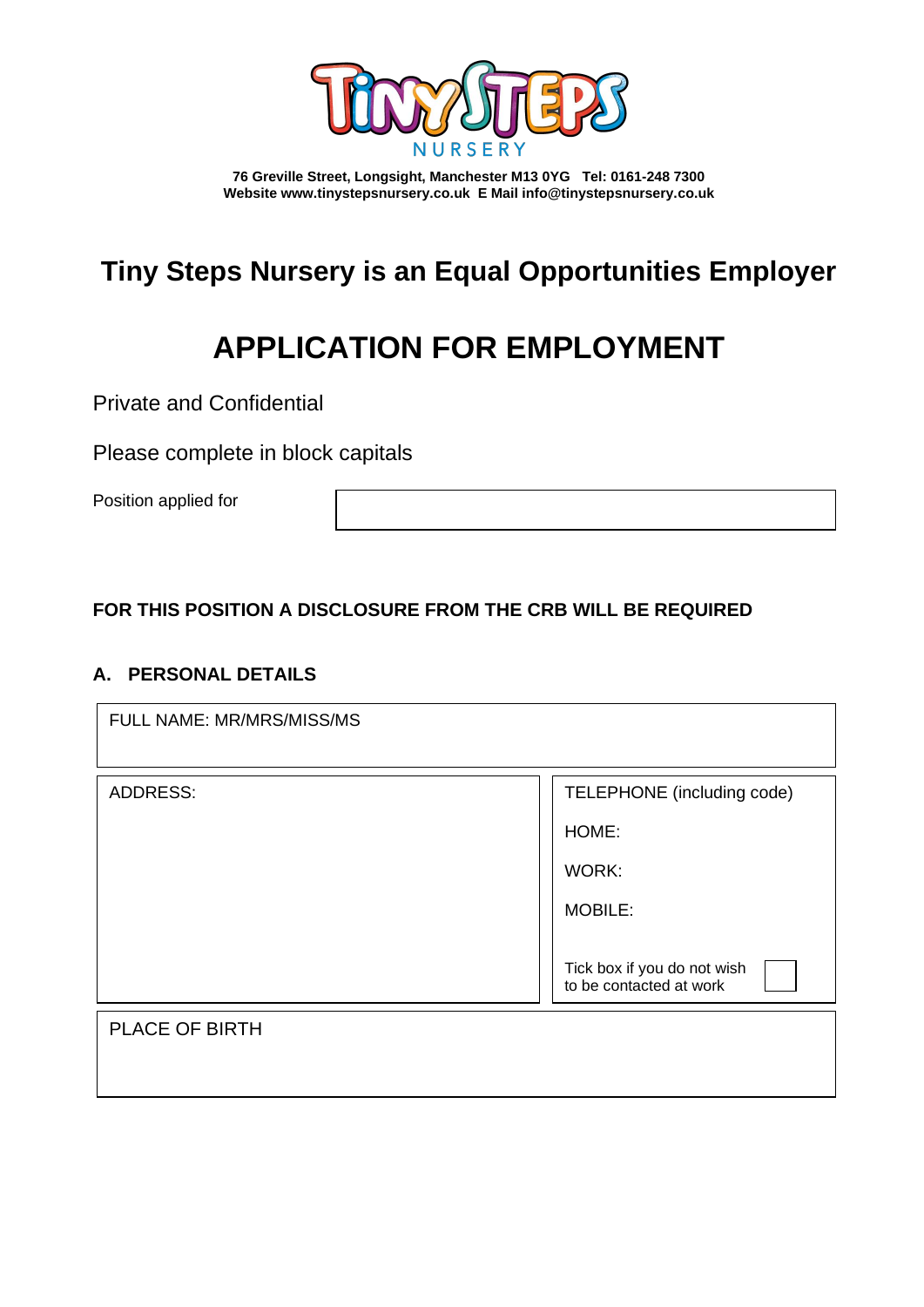# B. EDUCATION AND QUALIFICATIONS

| <b>SCHOOL</b> | <b>DATES</b> | EXAM | <b>SUBJECT</b> | <b>GRADE</b> |
|---------------|--------------|------|----------------|--------------|
|               |              |      |                |              |
|               |              |      |                |              |
|               |              |      |                |              |
|               |              |      |                |              |
|               |              |      |                |              |
|               |              |      |                |              |
|               |              |      |                |              |
|               |              |      |                |              |
|               |              |      |                |              |
|               |              |      |                |              |
|               |              |      |                |              |

| UNIVERSITY/COLLEGE | <b>DATES</b> | <b>EXAM</b> | <b>SUBJECT</b> | <b>GRADE</b> |
|--------------------|--------------|-------------|----------------|--------------|
|                    |              |             |                |              |
|                    |              |             |                |              |
|                    |              |             |                |              |
|                    |              |             |                |              |
|                    |              |             |                |              |
|                    |              |             |                |              |
|                    |              |             |                |              |
|                    |              |             |                |              |
|                    |              |             |                |              |
|                    |              |             |                |              |

| MEMBERSHIP OF PROFESSIONAL ASSOCIATIONS |  |
|-----------------------------------------|--|
|                                         |  |
|                                         |  |
|                                         |  |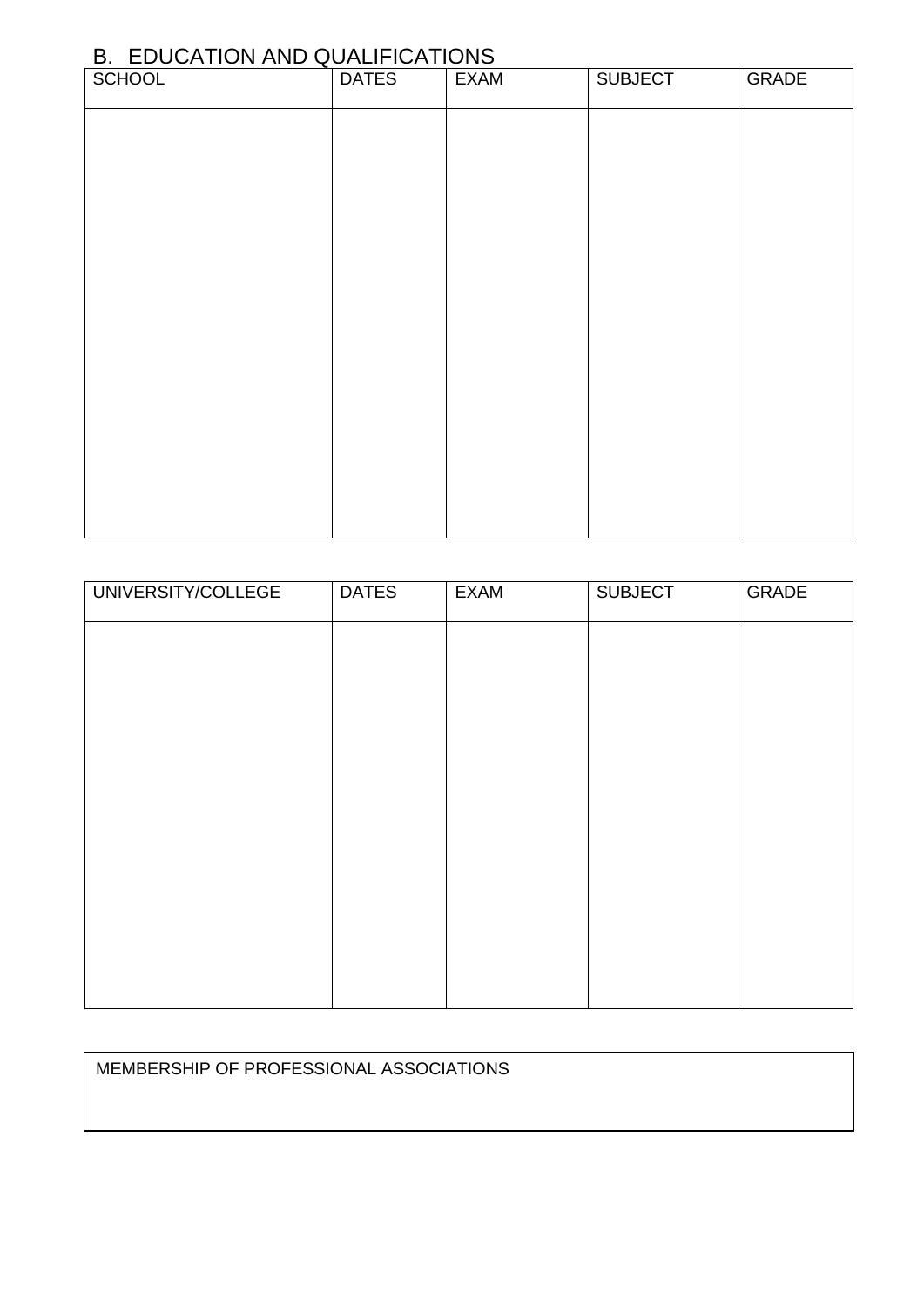## C. EMPLOYMENT HISTORY

Please list in reverse order all the organisations for which you have worked

| NAME AND ADDRESS OF<br><b>EMPLOYER</b> | <b>DATES</b> | <b>POSITION</b><br><b>HELD</b> | SALARY | <b>REASON FOR</b><br><b>LEAVING</b> |
|----------------------------------------|--------------|--------------------------------|--------|-------------------------------------|
|                                        |              |                                |        |                                     |
|                                        |              |                                |        |                                     |
|                                        |              |                                |        |                                     |
|                                        |              |                                |        |                                     |
|                                        |              |                                |        |                                     |
|                                        |              |                                |        |                                     |
|                                        |              |                                |        |                                     |
|                                        |              |                                |        |                                     |
|                                        |              |                                |        |                                     |
|                                        |              |                                |        |                                     |
|                                        |              |                                |        |                                     |
|                                        |              |                                |        |                                     |
|                                        |              |                                |        |                                     |
|                                        |              |                                |        |                                     |
|                                        |              |                                |        |                                     |
|                                        |              |                                |        |                                     |

### D. HEALTH

ARE YOU IN GOOD HEALTH? YES/NO If no, please give further information

HAVE YOU EVER SUFFERED FROM A SERIOUS ILLNESS OR MAJOR OPERATION? YES/NO If yes, please give details

ARE YOU PREPARED TO UNDERGO A MEDICAL EXAMINATION PRIOR TO APPOINTMENT? YES/NO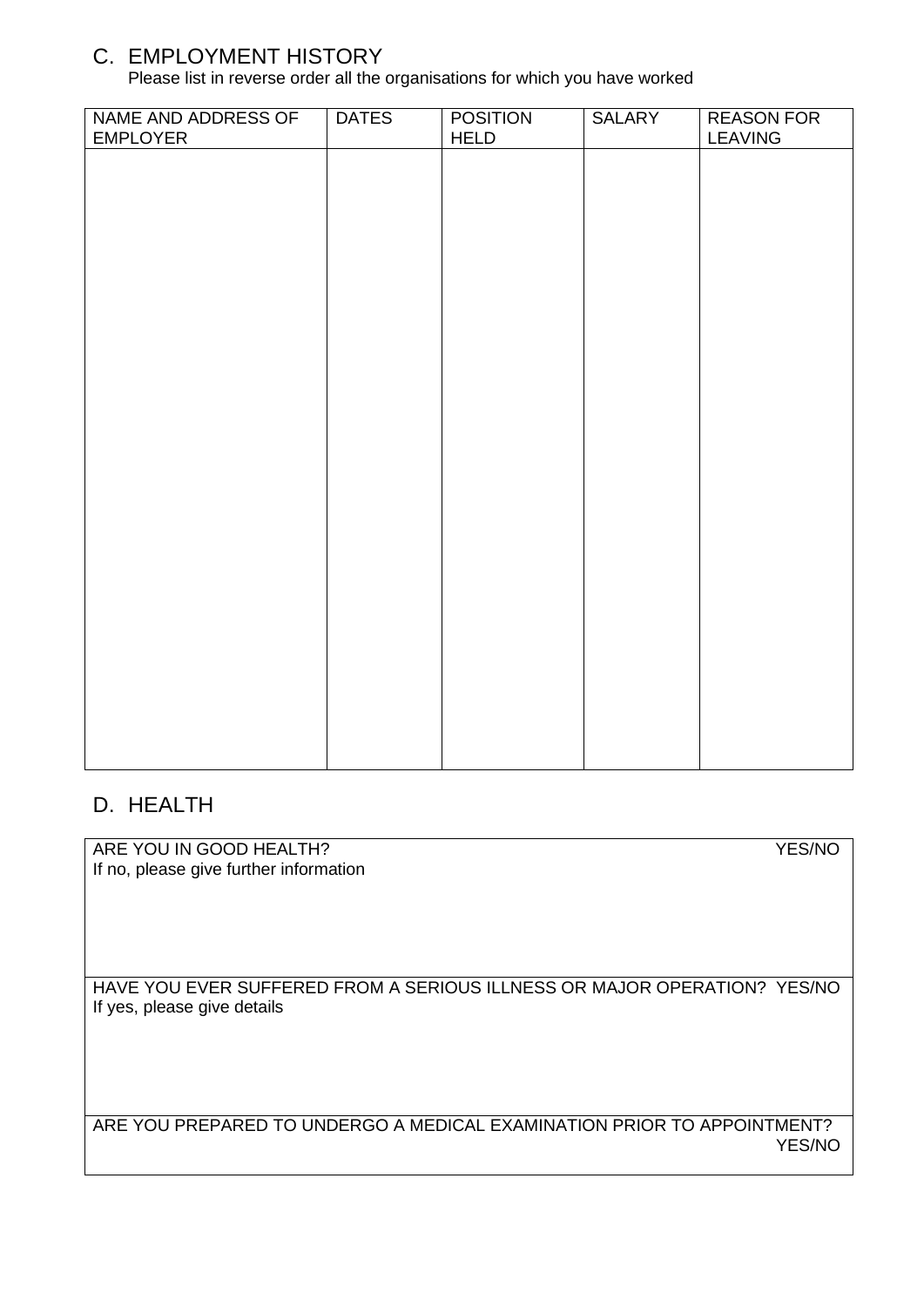## E. SUPPLEMENTARY INFORMATION

HAVE YOU EVER WORKED FOR THIS COMPANY BEFORE? YES/NO If yes, please give details and reason for leaving

HOW MUCH NOTICE ARE YOU REQUIRED TO GIVE TO LEAVE YOUR PRESENT **EMPLOYMENT?** 

DO YOU HAVE A CURRENT FULL DRIVING LICENCE?

DOES YOUR LICENCE HAVE ANY ENDORSEMENTS?

IF YES, PLEASE GIVE FURTHER INFORMATION

HAVE YOU EVER BEEN CONVICTED OF A CRIMINAL OFFENCE? (which is not a spent conviction under the Rehabilitation of Offenders Legislation) YES/NO If yes, please give further information

DO YOU HAVE ANY COMMITMENTS WHICH MIGHT LIMIT YOUR WORKING HOURS? YES/NO If yes, please give further information

ARE YOU SUBJECT TO ANY RESTRAINTS ON YOUR CURRENT OR FUTURE EMPLOYMENT?

ARE YOU WILLING TO WORK OVERTIME AND WEEKENDS WHEN REQUIRED? YES/NO

HOLIDAYS ARRANGED:

SALARY RANGE EXPECTED:

WHERE DID YOU HEAR OF THIS VACANCY?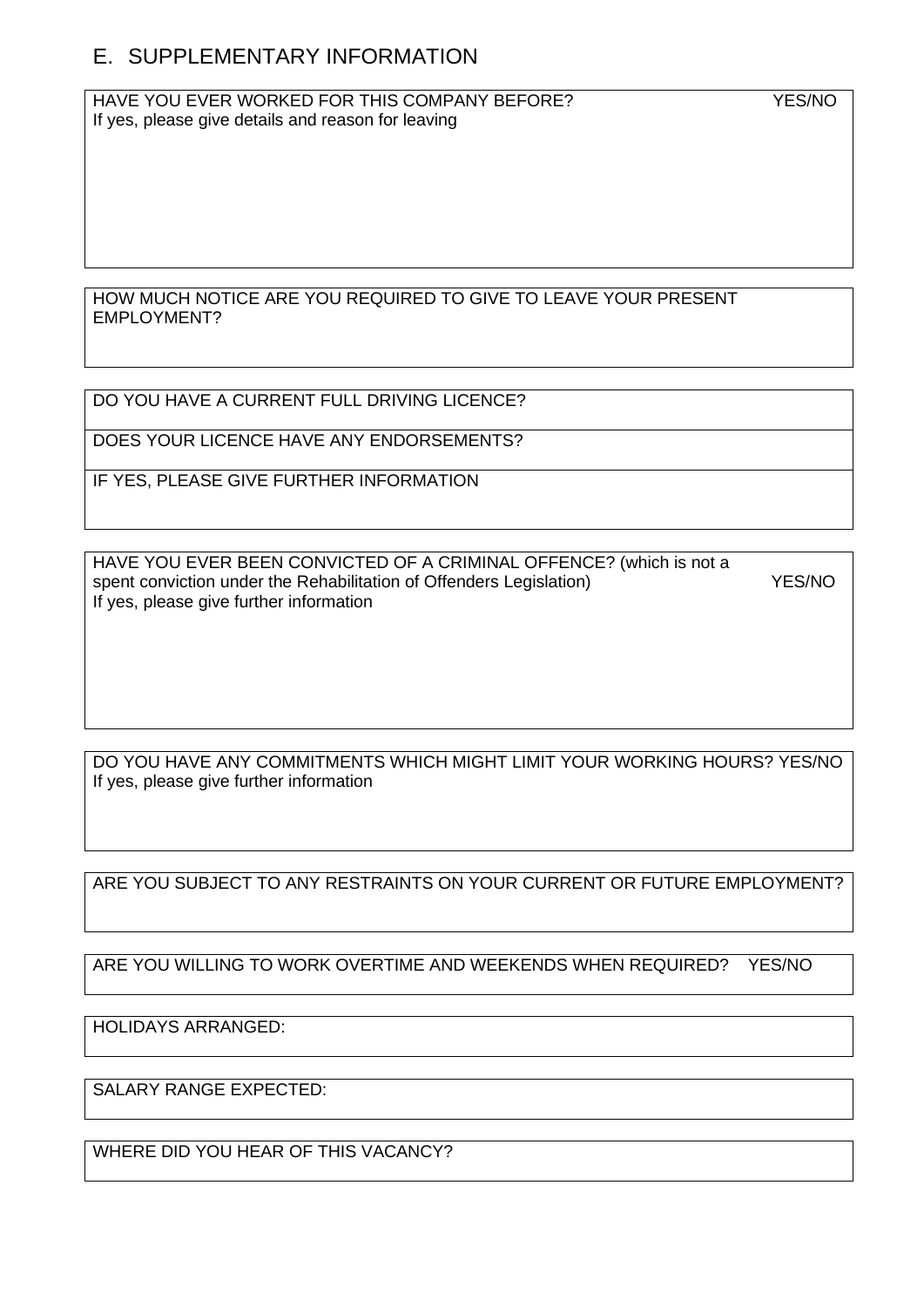# F. ABOUT YOU

PLESE GIVE DETAILS OF ANY SKILLS, EXPERIENCE OR ACHIEVEMENTS WHICH MAY BE RELEVANT IN YOUR APPLICATION FOR EMPLOYMENT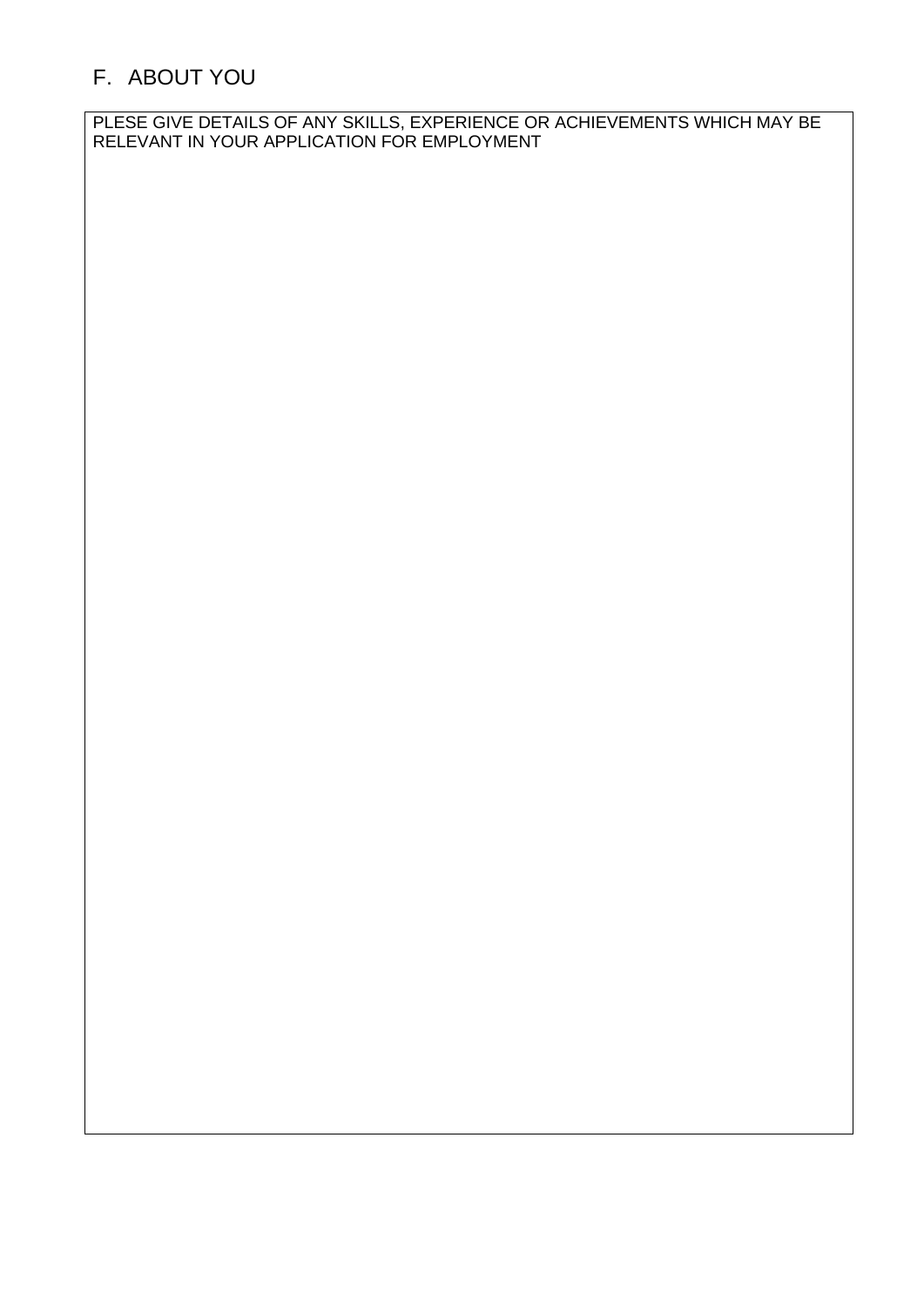## G. REFERENCES

Please give the names and addresses of two referees who are not related to you, who we can approach for a confidential assessment of your suitability for this post. NOTE: One of these should be a previous employer

| NAME, ADDRESS AND OCCUPATION | NAME, ADDRESS AND OCCUPATION |
|------------------------------|------------------------------|
|                              |                              |
|                              |                              |
|                              |                              |
|                              |                              |
|                              |                              |
|                              |                              |
|                              |                              |
|                              |                              |
|                              |                              |
|                              |                              |

Please tick in the box if you do not wish this referee to be contacted before an offer of employment is made.

If called for interview, are there any special arrangements we would need to make to assist your attendance? YES/NO

If yes, please give further information:

#### **DECLARATION OF APPLICANT**

I confirm the above information is correct.

I understand that false information or deliberate omission will disqualify me from employment or may render me liable for dismissal.

I understand a Disclosure from the CRB will be required for this position.

I consent to the Company processing the information I have provided on this form for the purpose of recruitment and I understand that it will be retained for as long as is necessary for the Company to comply with it's statutory obligations.

Signed: ……………………………………………………. Date: …………………………………….